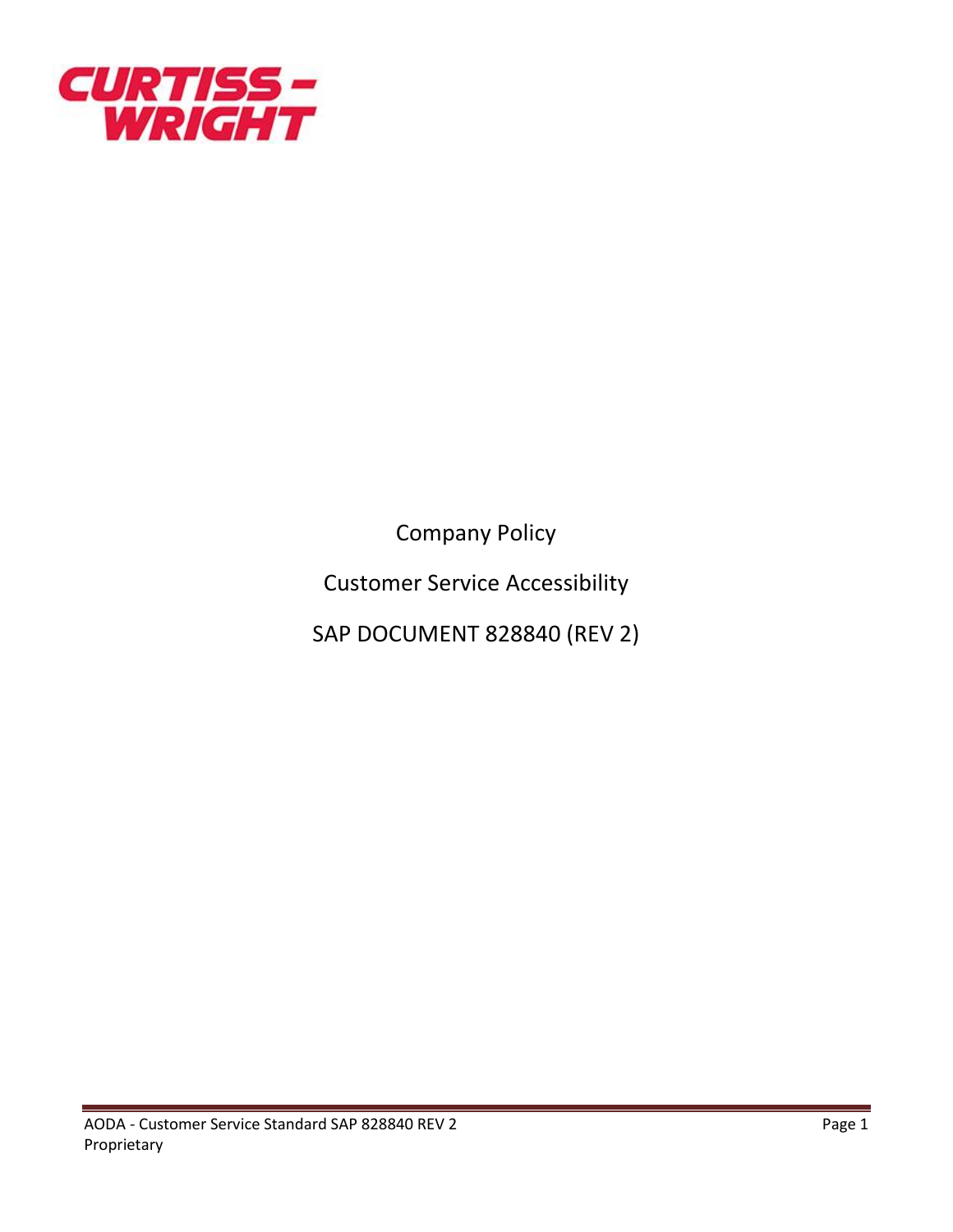# **Contents**

| 1.0 |  |
|-----|--|
| 2.0 |  |
| 3.0 |  |
| 4.0 |  |
| 5.0 |  |
| 6.0 |  |
| 6.1 |  |
| 6.2 |  |
| 6.3 |  |
| 6.4 |  |
| 6.5 |  |
| 6.6 |  |
| 6.7 |  |
| 6.8 |  |
| 7.0 |  |
| 7.1 |  |
| 7.2 |  |
| 8.0 |  |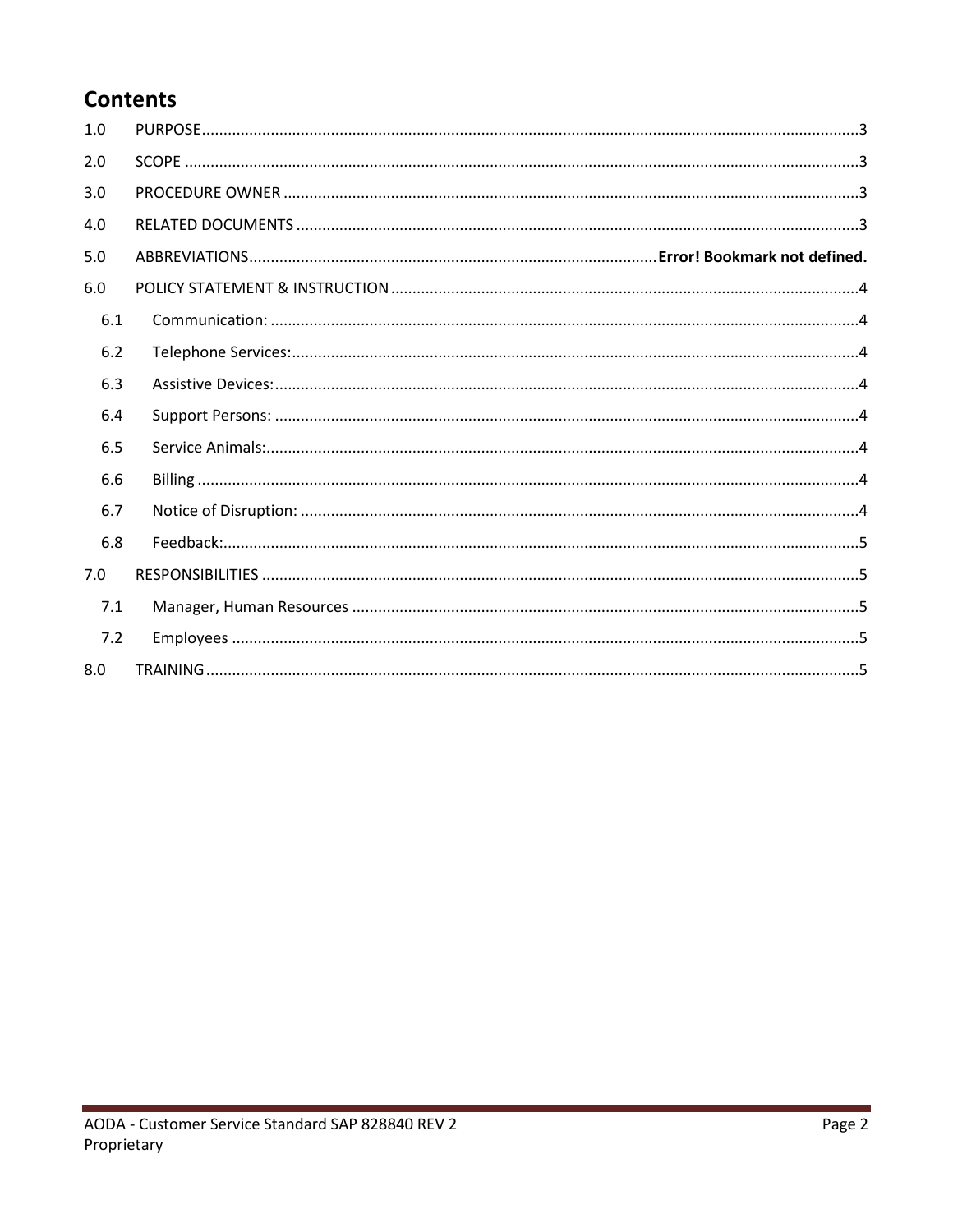#### <span id="page-2-0"></span>**1.0 PURPOSE**

The purpose of this policy is to convey Curtis Wright's (CW) commitment to eliminating barriers and improving accessibility for people with disabilities and outlining procedures, actions, and training with respect to this standard. This policy is intended to meet the requirements of the Accessibility for Ontarians with Disabilities Act (2005), and all related standards and regulations introduced under the legislation. We are committed to ensuring that persons with disabilities are provided equal opportunities and standard of service in a way that maintains their dignity and independence.

# <span id="page-2-1"></span>**2.0 SCOPE**

This policy applies to all those working at CW including regular and term employees, contract staff and students who deal with the public, or other third parties, as well as persons involved in developing policies, procedures, and practices pertaining to the provision of goods and services to the public or third parties.

# <span id="page-2-2"></span>**3.0 PROCEDURE OWNER**

Manager, Human Resources

# <span id="page-2-3"></span>**4.0 RELATED DOCUMENTS**

Accessibility for Ontarians with Disabilities Act, 2005- Regulation 429/07

#### **5.0 DEFINITIONS**

AODA – Accessibility for Ontarians with Disabilities Act 2005

Barrier – As defined by the AODA, means anything that prevents a person with a disability from fully participating in all aspects of society because of his or her disability. This includes physical barrier, an architectural barrier, information or communications barrier, an attitudinal barrier, a technological barrier, a policy or practice.

Disability – As defined by the AODA and the *Ontario Human Rights Code*, means:

- 1. And degree of physical disability, infirmity, malformation or disfigurements that is caused by bodily injury, birth defect or illness,
- 2. A condition of mental impairment or a developmental disability,
- 3. A learning disability or a dysfunction in one or more of the processes involved in understanding or using symbols or spoken language,
- 4. A mental disorder, or
- 5. An injury or disability for which benefits were claimed or received under the insurance plan established under the *Ontario Workplace Safety & Insurance Act*, 1997.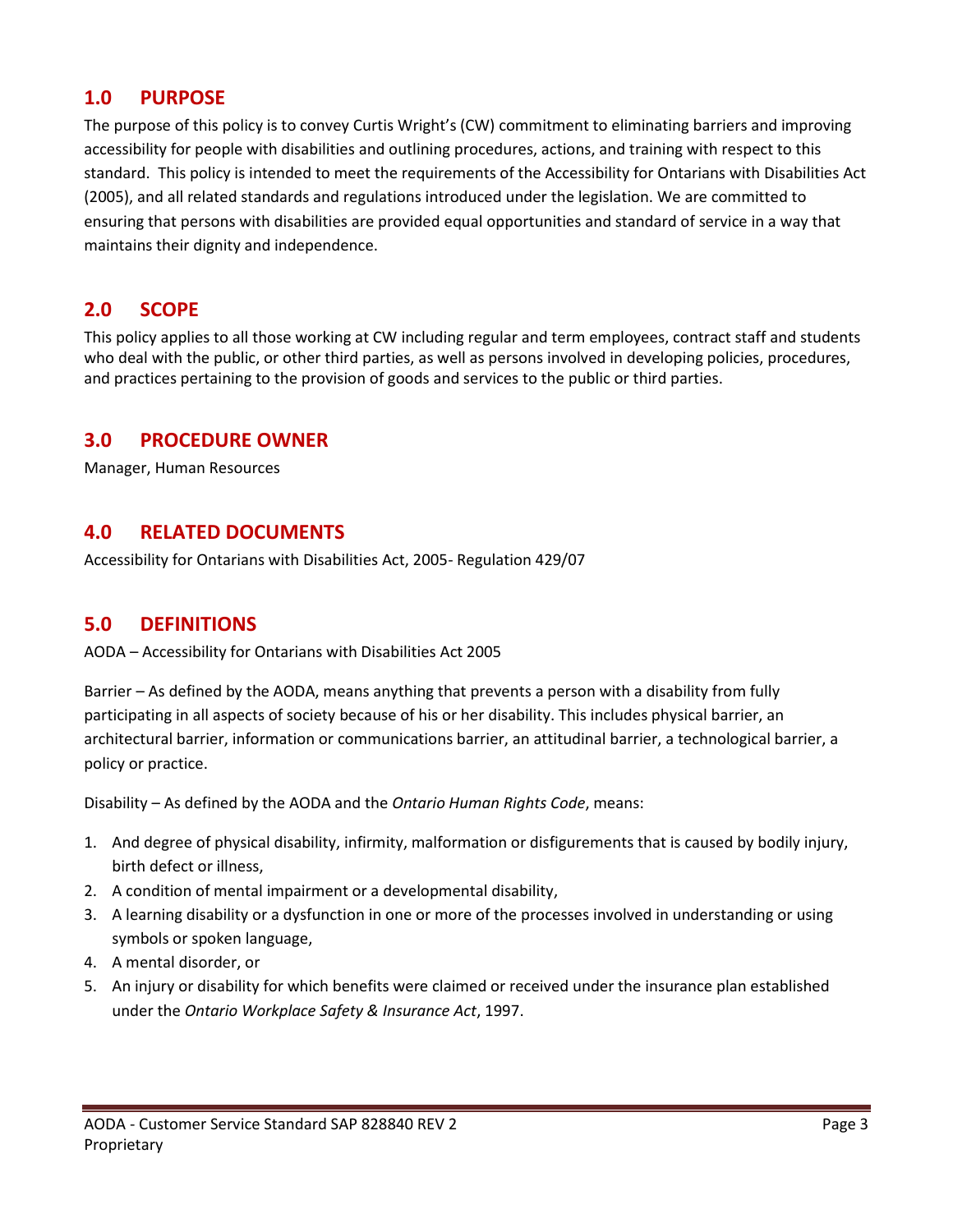# <span id="page-3-0"></span>**6.0 POLICY STATEMENT & INSTRUCTION**

CW is committed to excellence in serving all customers including people with disabilities. We are committed to eliminating barriers and improving accessibility for persons with disabilities in a manner that respects dignity, independence, integration and equality of opportunity.

CW supports persons with disabilities in using assistive devices, support persons or service animals as necessary to access company products and services.

#### <span id="page-3-1"></span>**6.1 Communication:**

We will communicate with people with disabilities in ways that take into account their disability. We will train staff who communicate with customers on how to interact and communicate with people with various types of disabilities.

#### <span id="page-3-2"></span>**6.2 Telephone Services:**

CW will train employees to communicate over the phone in clear and plain language and to speak clearly and slowly. If telephone communication provides a barrier to a person with a disability, CW will communicate in writing, by e-mail, by fax or by other electronic means.

#### <span id="page-3-3"></span>**6.3 Assistive Devices:**

The use of assistive devices by persons with disabilities to obtain, use or benefit from company products and services will be recognized unless otherwise prohibited due to health and safety or privacy issues.

#### <span id="page-3-4"></span>**6.4 Support Persons:**

Persons with disabilities who are accompanied by a support person will be allowed to have that person accompany them on our premises unless otherwise prohibited due to health and safety, security, or privacy issues.

Where there are barriers to access or attendance by a Support Person, CW will seek to facilitate access to ensure the participation of persons with disabilities.

# <span id="page-3-5"></span>**6.5 Service Animals:**

CW welcomes and will permit people with disabilities to be accompanied by their service animal unless otherwise prohibited due to health and safety. If a service animal is excluded by law, CW will suggest appropriate alternatives and provide assistance in order to ensure that the person is able to access, obtain, use or benefit from CW's services where possible.

#### <span id="page-3-6"></span>**6.6 Billing**

CW is committed to providing accessible invoices to all of our customers. For this reason, invoices can be provided in various formats on request. We will answer questions a customer may have about the content of the invoice in person, by telephone or email as required.

#### <span id="page-3-7"></span>**6.7 Notice of Disruption:**

CW will make every effort to provide as much notice as possible in the event of a disruption of service and/or access to our facility. Notice will include information regarding the reason for the interruption, the anticipated